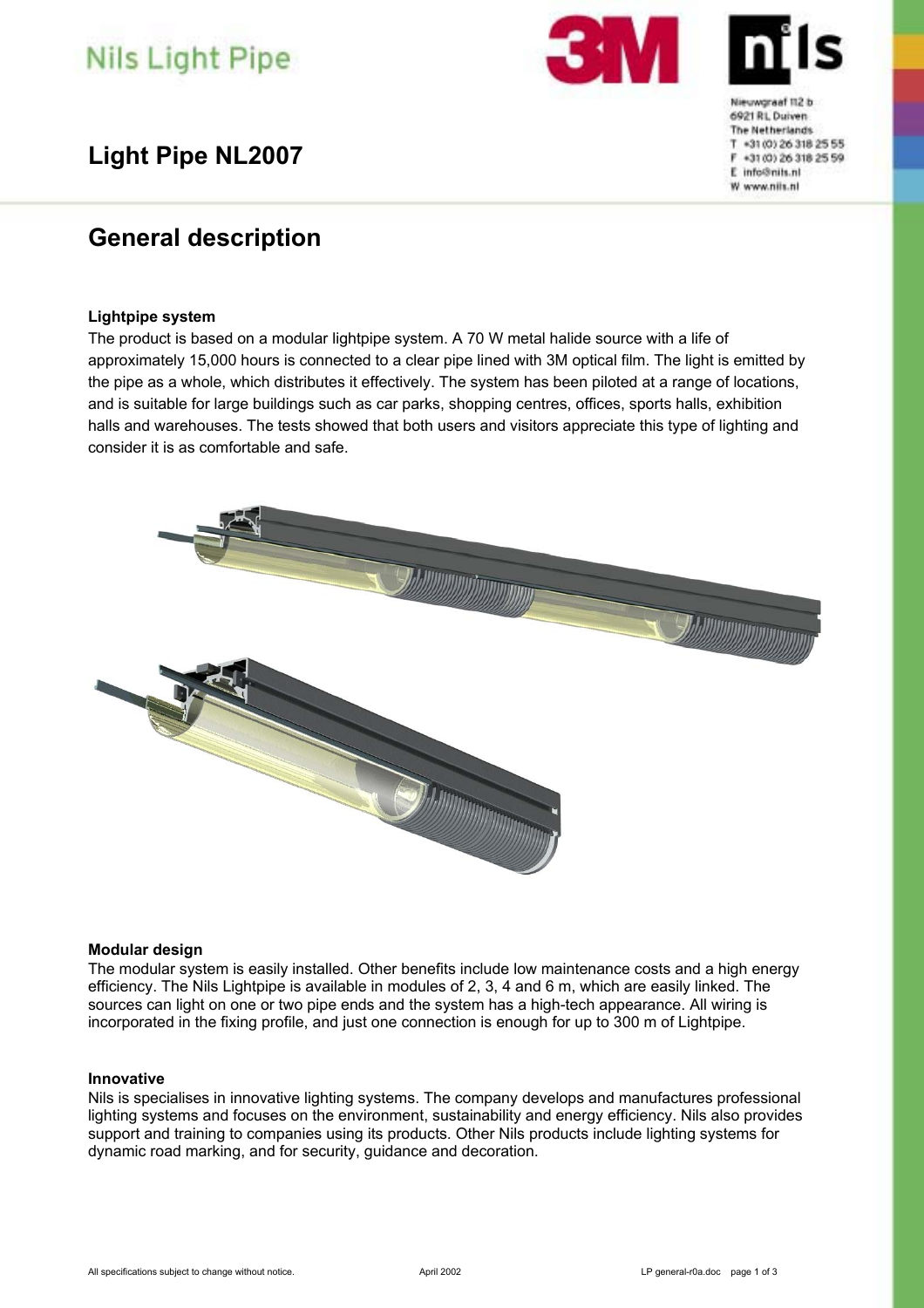# **Nils Light Pipe**

**Light Pipe NL2007** 

### **General specification**



## **Profile**

Cross-section dimensions Length 2, 3, 4 or 6 meter

#### **Lighting unit**

Dimensions (L x W x H) 368 x 122.5 x 108 mm<br>Colour RAL 7002 (other colou Protection class Ballast **Electronic** Power consumption  $+/- 80 W$ 

#### **Transparent cover**

Material **Material**<br>
Light distribution **Accord Exercic SCS**<br>
Several 3M films Light distribution

#### **Supports**

Finish Polished Fixing By bolts

GRPP (Glass fiber Reinforced Pultruded Polyester)<br>122.5 x 75 mm Colour RAL 7035 (other colours on request)

RAL 7002 (other colours on request)<br>IP65 Power supply 115-230 V, 0,9-0,45 A, 50-60 Hz Lamp **Metal Halide CDM-T 70 W** 

Material Material Stainless steel Installation Maximum distance between supports: 2.5 meters Nieuworaef 112 b 6921 RL Duiven The Netherlands T +31 (0) 26 318 25 55 F +31 (0) 26 318 25 59 E info@nits.nl W www.niis.nl